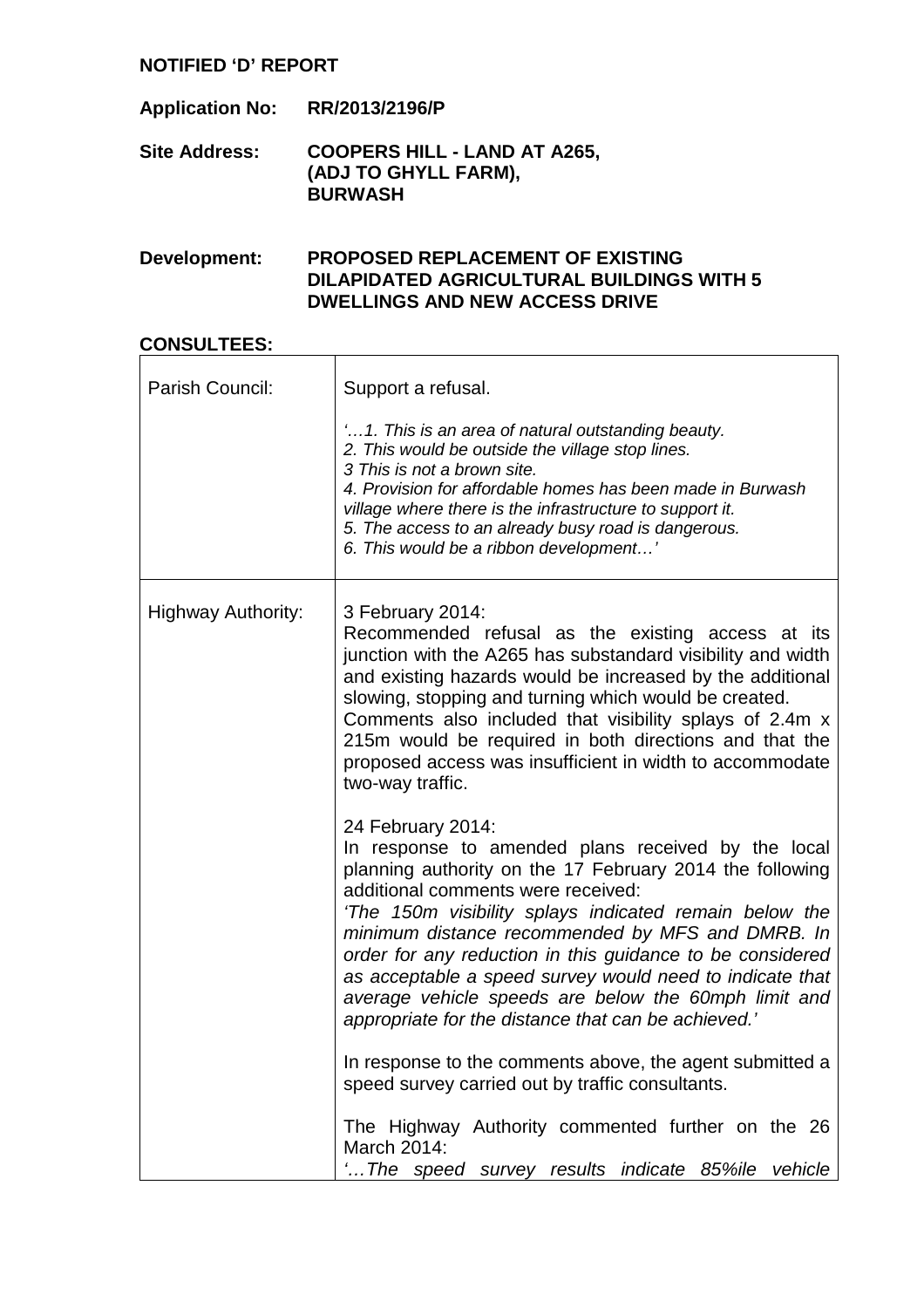|                            | speeds of 60.7 and 59.04mph on the A265 close to the<br>vehicular access serving the site. The speed survey also<br>indicates that a significant number of vehicles travel at<br>speeds above the 60mph speed limit and often in excess<br>of 70mph. It is noted that these higher speeds occur<br>throughout the day.                                                                                                                                                                                       |
|----------------------------|--------------------------------------------------------------------------------------------------------------------------------------------------------------------------------------------------------------------------------------------------------------------------------------------------------------------------------------------------------------------------------------------------------------------------------------------------------------------------------------------------------------|
|                            | The A265 in the vicinity of the site is relatively straight and<br>is characterised by the lack of residential frontages and<br>vehicular accesses. This stretch of road is therefore likely<br>to encourage higher vehicle speeds (as indicated by the<br>speed survey results).                                                                                                                                                                                                                            |
|                            | As the access is on a relatively straight section of road<br>between villages it is also more likely that road users will<br>take the opportunity to overtake other vehicles. This is<br>likely to increase the risk of accidents occurring where<br>forward visibility for overtaking vehicles is below the<br>recommended distance. Due to the lack of other vehicular<br>accesses on this stretch of road users are also less likely<br>to expect a slow moving vehicle to be joining the<br>carriageway. |
|                            | The offset Y distance of 4.5m is unlikely to be beneficial<br>and may encourage vehicles leaving the site to re-join the<br>carriageway without stopping fully at the junction with the<br>major road. Taking into account the relatively high speeds<br>of vehicles approaching in both directions this [is] likely to<br>be detrimental to highway safety, especially if sight lines<br>are below the recommended distance.                                                                                |
|                            | Taking the above points and the results of the speed<br>survey into account I can confirm that my concerns<br>regarding the vehicular access serving the site remain.<br>The speed survey results confirm that the A265 in the<br>vicinity of the site is a particularly fast stretch of road and<br>as such any significant relaxation in the visibility<br>requirements at the site access is likely to be to the<br>detriment of highway safety. My recommendation for<br>refusal therefore remains.'     |
| <b>Environment Agency:</b> | In the event that planning permission is granted a<br>condition is recommended requiring a remediation strategy<br>for any contamination not previously identified that is found<br>during development.                                                                                                                                                                                                                                                                                                      |
|                            | Advice is also provided relating to flood risk, sustainable<br>drainage system techniques, sewage effluent and surface<br>water drainage.                                                                                                                                                                                                                                                                                                                                                                    |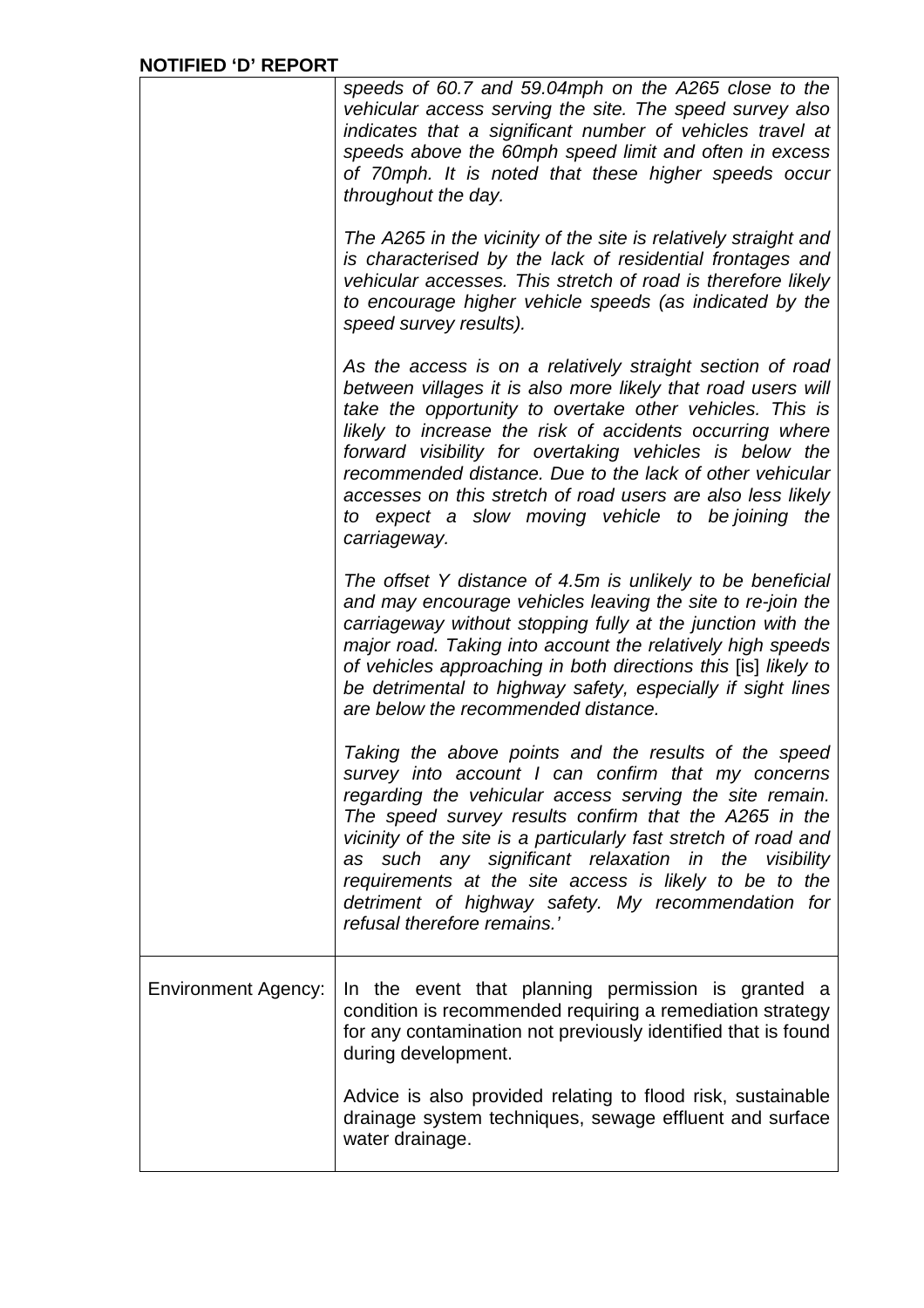|                                     | <b>NOTIFIED 'D' REPORT</b>                                                                                                                                                                                                                                                                                                                                                                                                                                                                                                                                                                                                |  |  |
|-------------------------------------|---------------------------------------------------------------------------------------------------------------------------------------------------------------------------------------------------------------------------------------------------------------------------------------------------------------------------------------------------------------------------------------------------------------------------------------------------------------------------------------------------------------------------------------------------------------------------------------------------------------------------|--|--|
| <b>Building Control</b><br>Manager: | ' would comment with regards to Building Regulations<br>that no mention has been made of the East Sussex Act,<br>the design statement states that the new building will be<br>well insulated but without knowing what those U-values<br>are and given that the U-values are due to change on 6<br>April 2014 it is not possible to confirm whether the<br>proposal will exceed the regulations or reach the minimum<br>standard? There are also no details of either foul/surface<br>water drainage other than a package treatment'                                                                                       |  |  |
| <b>Planning Notice:</b>             | Around 500 objections have been received to the original<br>and re-validated application, including letters from the<br>Campaign to Protect Rural England (CPRE), the National<br>Trust and a comprehensive submission from a locally<br>formed interest group called 'Burwash: Save our fields<br>from concrete'; all of which can be viewed in full on the<br>Council's website.                                                                                                                                                                                                                                        |  |  |
|                                     | Copies of the local interest group's comments were also<br>sent to Councillors. Many of the objections received state<br>that they object for the same reasons given by the local<br>interest group.                                                                                                                                                                                                                                                                                                                                                                                                                      |  |  |
|                                     | There was also one set of supportive comments.                                                                                                                                                                                                                                                                                                                                                                                                                                                                                                                                                                            |  |  |
|                                     | Due to the large volume of objections received, they are<br>not able to be replicated in their entirety within this report;<br>however, the main issues raised can be summarised<br>under the following category headings:                                                                                                                                                                                                                                                                                                                                                                                                |  |  |
|                                     | Procedural<br>In planning terms, affordable housing is not<br>$\bullet$<br>proposed.<br>Disagree that an environmental statement is not<br>$\bullet$<br>required.<br>Numerous inaccuracies within the Design and<br>$\bullet$<br><b>Access Statement.</b><br>Applicant and owner are different people.<br>$\bullet$<br>Location of site notice inadequate.<br>$\bullet$<br>No local people were notified.<br>$\bullet$<br>Numerous inaccuracies within the<br>application<br>$\bullet$<br>including the size of the site, the size of the existing<br>buildings, the use of the site and the annotations on<br>the plans. |  |  |
|                                     | Character and appearance, countryside and sustainability<br>Presumption against housing developments in the<br>$\bullet$<br>countryside.<br>Isolated from nearest villages.                                                                                                                                                                                                                                                                                                                                                                                                                                               |  |  |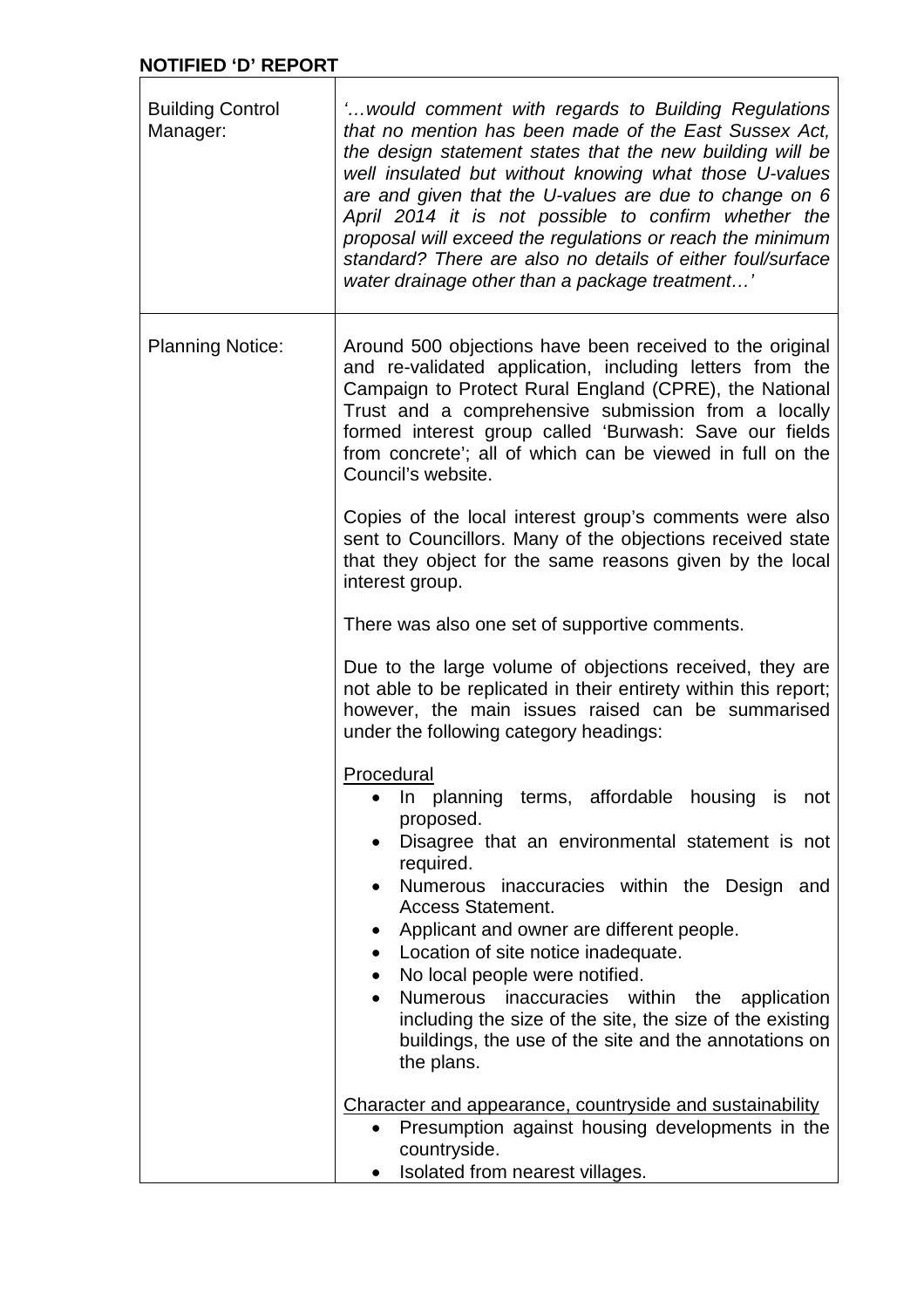| $\bullet$              | Isolated from any local services.                                                      |
|------------------------|----------------------------------------------------------------------------------------|
| $\bullet$              | Heavy reliance on private transport.                                                   |
| $\bullet$              | Harmful to the High Weald Area of Outstanding                                          |
|                        | Natural Beauty (AONB) landscape.                                                       |
| $\bullet$              | Not appropriate or a need for this to be classed as a                                  |
|                        | rural exception site.                                                                  |
| $\bullet$              | If allowed, a precedent would be set for further                                       |
|                        | housing on the site and in the countryside and<br>AONB.                                |
|                        | Views from surrounding AONB and Bateman's                                              |
|                        | estate are stunning at present.                                                        |
| $\bullet$              | The site is not brownfield as suggested; it is green                                   |
|                        | field.                                                                                 |
| $\bullet$              | The link between Burwash and Burwash Weald                                             |
|                        | would be accelerated.                                                                  |
| $\bullet$              | Existing buildings are typical in the countryside.                                     |
| $\bullet$              | Contrary to High Weald AONB management                                                 |
|                        | objectives.                                                                            |
| $\bullet$              | Adjoins National Trust land.                                                           |
|                        | Existing buildings are not being reused, they are                                      |
|                        | being demolished.                                                                      |
| $\bullet$              | Remainder of the site would be developed in the                                        |
|                        | future.                                                                                |
| $\bullet$              | Existing buildings are temporary structures.                                           |
|                        | • Erosion of farm land.                                                                |
| $\bullet$              | Contrary to planning policies.                                                         |
| $\bullet$              | Views would be blocked towards the Needle and                                          |
|                        | Observatory at Brightling.                                                             |
| $\bullet$              | Development would be seen from nearby footpaths                                        |
|                        | and bridleways.                                                                        |
|                        | Inappropriate ribbon development.                                                      |
|                        | Outside development boundary.                                                          |
|                        | Does not conform to the principle of sustainable                                       |
|                        | development.                                                                           |
| $\bullet$              | Owner has let the existing buildings deteriorate and<br>has not maintained the hedges. |
| $\bullet$              | Site is part of one of the best preserved landscapes                                   |
|                        | in Northern Europe.                                                                    |
| $\bullet$              | Irreplaceable loss of ancient beauty and heritage.                                     |
| $\bullet$              | Light pollution.                                                                       |
| $\bullet$              | Large executive houses are proposed.                                                   |
| $\bullet$              | Dwellings proposed cover a larger area and are                                         |
|                        | much taller than the existing buildings.                                               |
|                        | Detrimental to Dudley Valley.                                                          |
| $\bullet$<br>$\bullet$ |                                                                                        |
|                        | Replacing the hedge with a fence would be out of<br>keeping with the area.             |
|                        |                                                                                        |
|                        | Existing buildings have never had pitched roofs.                                       |
|                        | <b>Highway safety</b>                                                                  |
|                        | No pavement on A265.                                                                   |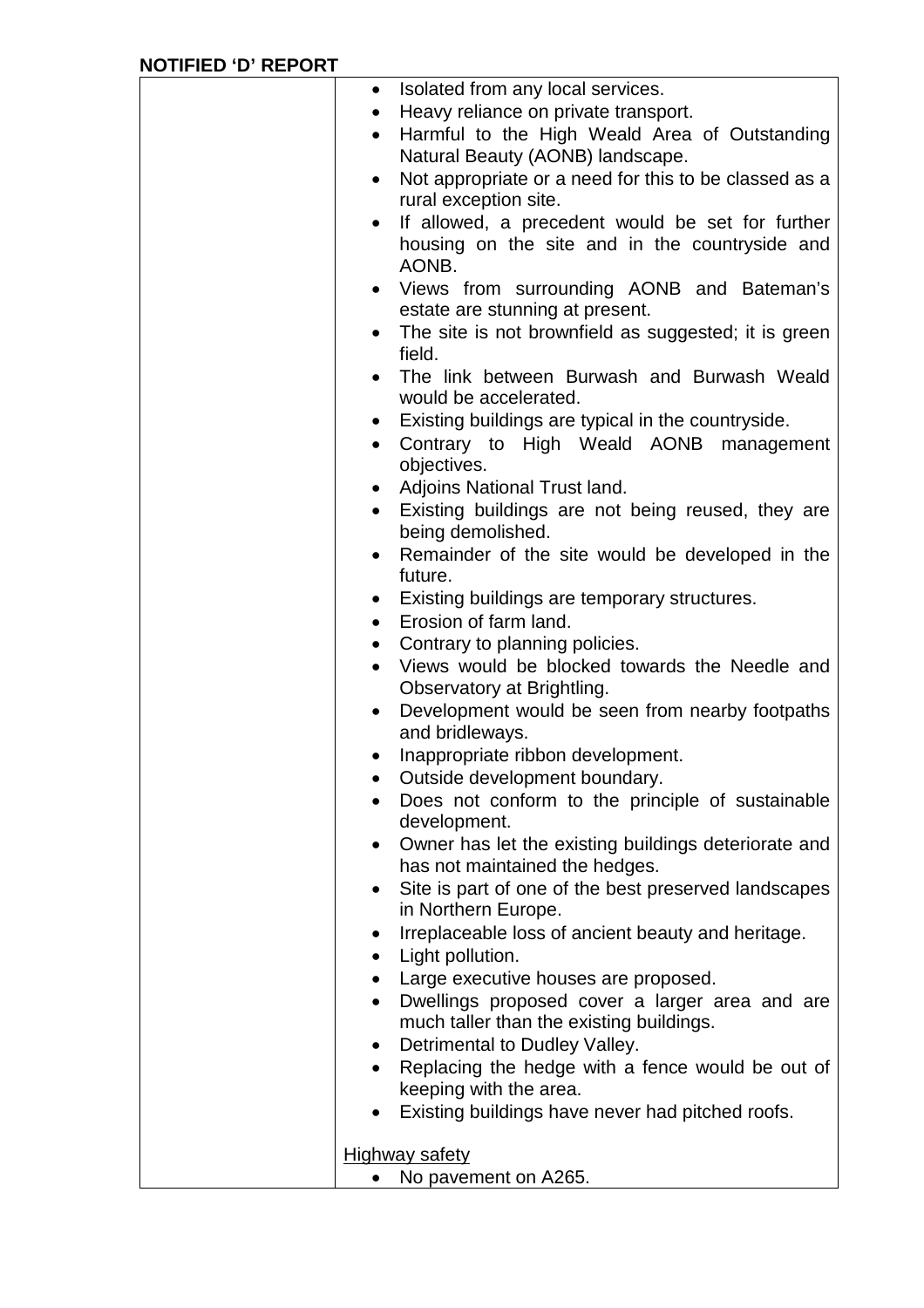| $\bullet$           | Road is notoriously dangerous.                                                                           |
|---------------------|----------------------------------------------------------------------------------------------------------|
| $\bullet$           | National speed limit along this stretch of road.                                                         |
| $\bullet$           | This stretch of the A265 is regularly used for                                                           |
|                     | overtaking, often at excessive speeds.                                                                   |
| $\bullet$           | An additional access would increase hazards.                                                             |
| $\bullet$           | Development wouldn't be suitable for pedestrians.                                                        |
| $\bullet$           | No bus-stop nearby.                                                                                      |
| $\bullet$           | Increased likelihood and severity of accidents.                                                          |
| $\bullet$           | Visibility is inadequate.                                                                                |
| $\bullet$           | Unacceptable increase in traffic.                                                                        |
| $\bullet$           | Traffic survey states 15% of drivers exceed 60mph                                                        |
|                     | and half exceed 50mph.                                                                                   |
| $\bullet$           | Land has not been harvested for 25 years so the                                                          |
|                     | claimed existing use of the access by farming                                                            |
|                     | vehicles is incorrect.                                                                                   |
| $\bullet$           | Residential development would generate<br>more                                                           |
|                     | traffic than an agricultural use.                                                                        |
|                     | People have been injured and killed along this                                                           |
|                     | stretch of road in the past.                                                                             |
|                     | Blind bends in both directions.                                                                          |
|                     | • ESCC has classed the road as a dangerous route                                                         |
|                     | for school children.                                                                                     |
|                     |                                                                                                          |
| <b>Biodiversity</b> |                                                                                                          |
|                     | • Local ecology would be adversely affected.                                                             |
|                     | Screening opinion acknowledges potential for                                                             |
|                     | protected species to be present.                                                                         |
|                     | Likely that the hedges would achieve the criteria for<br>'important hedgerows' status, as defined by the |
|                     | Hedgerows Regulations 1997.                                                                              |
| $\bullet$           | Numerous fields and meadows in the area have                                                             |
|                     | extremely diverse grass and wild flower                                                                  |
|                     | assemblages.                                                                                             |
|                     | Without a rigorous ecological assessment of the site                                                     |
|                     | the actual ecological and conservation value of the                                                      |
|                     | site will remain unknown.                                                                                |
|                     | Any "mitigation" would, at least, be a gesture.                                                          |
|                     | Near to some of the best wild flower meadows in                                                          |
|                     | this part of the Sussex Weald.                                                                           |
|                     | Potential pollution from the site could damage the                                                       |
|                     | ancient woodland in Judins Gill and beyond.                                                              |
|                     | Ancient hedgerow is of special interest and                                                              |
|                     | supports much wildlife.                                                                                  |
|                     | Willingford Meadows Site of Scientific Interest                                                          |
|                     | (SSSI) is only 700m from the site.                                                                       |
|                     | Ancient woodland below field would be put at risk.                                                       |
|                     |                                                                                                          |
|                     | Other/general                                                                                            |
|                     | Affordable housing is not proposed.                                                                      |
|                     | Adequate affordable housing has already been                                                             |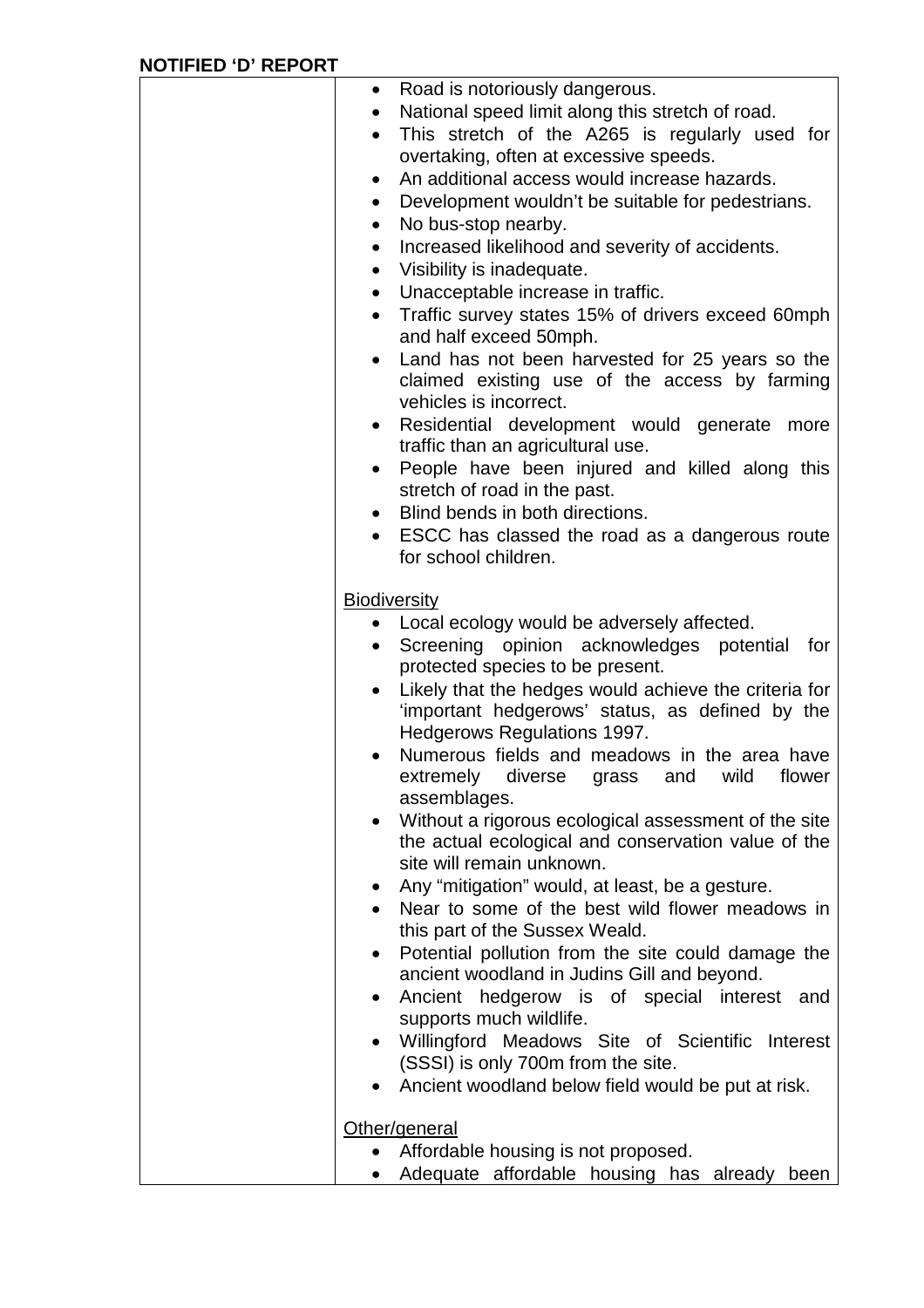|           | provided for Burwash.                                                |
|-----------|----------------------------------------------------------------------|
|           | Additional pressure on already over used water                       |
|           | management and sewage systems in the area.                           |
|           | Tourism in the area could be adversely affected -                    |
|           | visitors to Bateman's.                                               |
| $\bullet$ | Tourists visit due to unspoilt landscape.                            |
| $\bullet$ | Any employment opportunities would only be short                     |
|           | term and unlikely to be for local people.                            |
| $\bullet$ | Harder for people to get children into local schools.                |
| $\bullet$ | Water drainage would be adversely affected.                          |
| $\bullet$ | Proposal is only for financial gain.                                 |
| $\bullet$ | More suitable sites within the villages for 'affordable<br>housing'. |
|           | Substantial new infrastructure would be required.                    |
| $\bullet$ | Burwash school and doctor's already full.                            |
| $\bullet$ | Not near to any employment.                                          |
| $\bullet$ | No soil investigation.                                               |
| $\bullet$ | No soakaway tests.                                                   |
| $\bullet$ | Increased risk of flooding.                                          |
| $\bullet$ | Application should not be considered.                                |
|           | Field has been used for equestrian purposes in                       |
|           | 2002-2003 and before and after.                                      |
|           | Site was sold at auction saying that there was                       |
|           | potential for 22 houses - very misleading.                           |
|           | Food supply diminished with gradual loss of<br>farmland.             |
|           | Bateman's was home to Rudyard Kipling who wrote                      |
|           | many of his best-known works there.                                  |
|           | The ridge deserves grade I listing – understands it                  |
|           | was going to be the last stand against invading                      |
|           | Wehrmacht in 1940/1.                                                 |
|           | Site has been purposefully neglected.                                |
|           | Planning permission has already been granted for                     |
|           | housing on sites in Burwash and Burwash                              |
|           | Common.                                                              |
|           | <b>National Trust</b>                                                |
|           | Immediately adjacent to National Trust land at                       |
|           | Bateman's.                                                           |
|           | The Trust is statutorily required to protect their                   |
|           | property for the benefit of the nation in the long                   |
|           | term.                                                                |
| $\bullet$ | Unsuitable location.                                                 |
| $\bullet$ | Outside of a built up area.                                          |
| $\bullet$ | Remote to services and facilities.                                   |
| $\bullet$ | Doesn't represent sustainable development.                           |
| $\bullet$ | Site is open and exposed within the AONB.                            |
| $\bullet$ | Site slopes towards the River Dudwell to the south.                  |
|           | Dwellings will be exposed to views from the south,                   |
|           | including from National Trust land.                                  |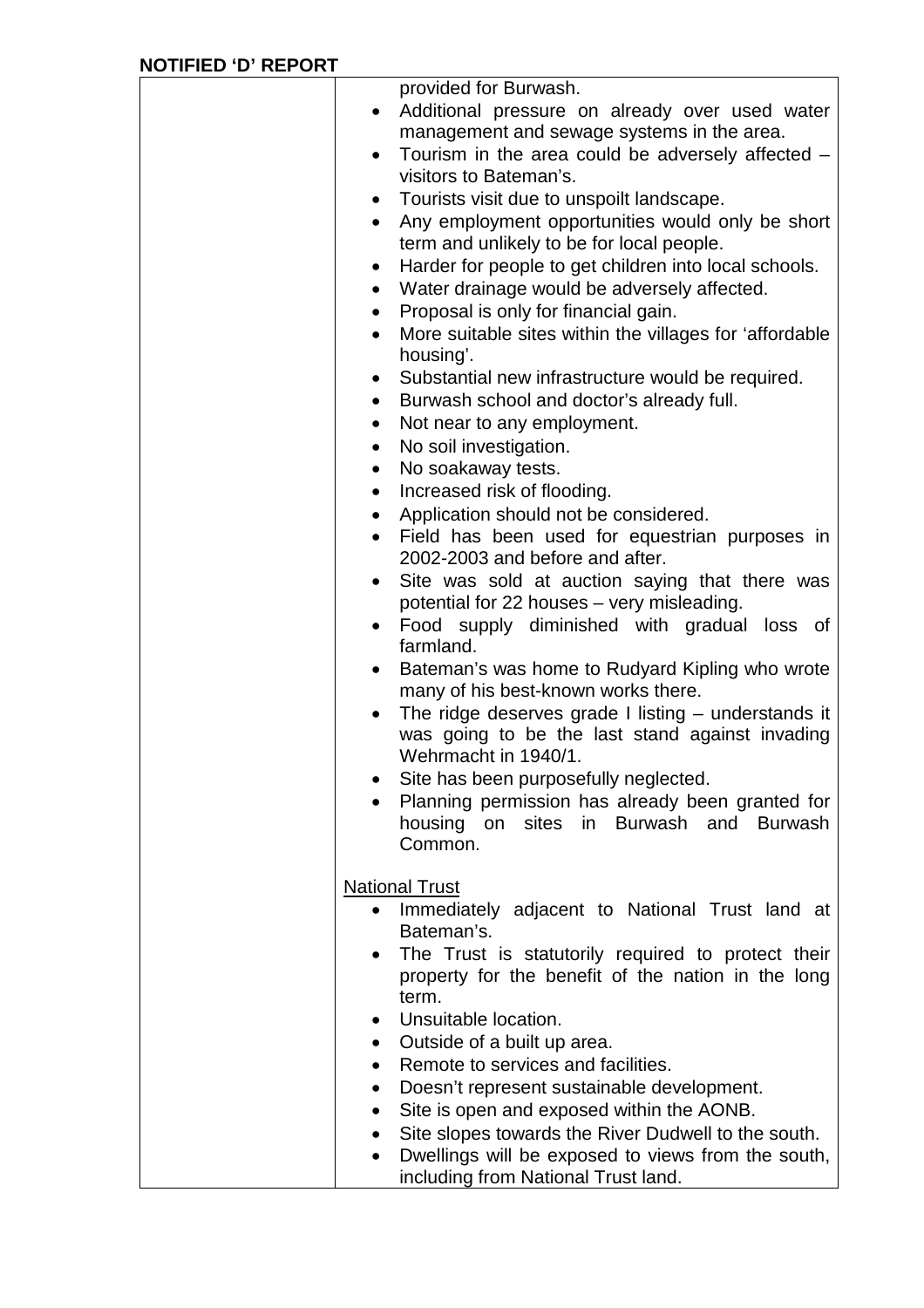| • Land is important in terms of the separation<br>between Burwash and Burwash Weald.<br>Site is not previously developed land.<br>NPPF specifically excludes agricultural land from<br>$\bullet$<br>the definition of previously developed land.<br>Market housing is proposed, not affordable housing.<br>$\bullet$<br>No benefit to the rural economy.<br>$\bullet$<br>Precedent would be set for further residential<br>development of the site in the future.<br>Contrary to policies within the NPPF, particularly<br>paragraphs 55 (isolated new houses in<br>the<br>countryside) and 115 (protection of the AONB).<br>Contrary to policies within<br>the<br>statutory<br>$\bullet$<br>Development Plan.<br>Contrary to Council's emerging Core Strategy. |  |
|-----------------------------------------------------------------------------------------------------------------------------------------------------------------------------------------------------------------------------------------------------------------------------------------------------------------------------------------------------------------------------------------------------------------------------------------------------------------------------------------------------------------------------------------------------------------------------------------------------------------------------------------------------------------------------------------------------------------------------------------------------------------|--|
| 'Burwash: Save our fields from concrete'                                                                                                                                                                                                                                                                                                                                                                                                                                                                                                                                                                                                                                                                                                                        |  |
| The comments from this interest group are extensive.<br>Councillors have been given copies of the material and it<br>can all be viewed in full on the Council's website. All of the<br>issues raised will be considered but are not included in<br>their entirety within this report. The comments can be<br>summarised as follows:                                                                                                                                                                                                                                                                                                                                                                                                                             |  |
| The development is in one of the most exceptionally<br>$\bullet$<br>beautiful areas of Sussex which must be protected<br>at all costs.                                                                                                                                                                                                                                                                                                                                                                                                                                                                                                                                                                                                                          |  |
| It is within the protected AONB.<br>$\bullet$<br>It adjoins land owned by the National Trust<br>$\bullet$<br>surrounding Bateman's.                                                                                                                                                                                                                                                                                                                                                                                                                                                                                                                                                                                                                             |  |
| The development is situated in the middle of land<br>dividing Burwash from Burwash Weald. This is<br>contrary to the High Weald AONB Management<br>objective S2 and Rother's policy of maintaining<br>open landscape between villages (EN1(v)).                                                                                                                                                                                                                                                                                                                                                                                                                                                                                                                 |  |
| Building new<br>houses<br>in the<br>middle<br>of the<br>countryside is not permitted except in extremely<br>limited circumstances. Those conditions are not<br>met.                                                                                                                                                                                                                                                                                                                                                                                                                                                                                                                                                                                             |  |
| Does not qualify as a rural exceptions site for<br>$\bullet$<br>affordable housing.                                                                                                                                                                                                                                                                                                                                                                                                                                                                                                                                                                                                                                                                             |  |
| Traditional farm buildings are not being converted.<br>$\bullet$<br>Existing shed and store are being demolished.<br>$\bullet$                                                                                                                                                                                                                                                                                                                                                                                                                                                                                                                                                                                                                                  |  |
| Risk of damaging local ecology.<br>$\bullet$<br>Contrary to tourism policies.<br>$\bullet$                                                                                                                                                                                                                                                                                                                                                                                                                                                                                                                                                                                                                                                                      |  |
| Risk to highway safety.<br>$\bullet$<br>Access from proposed site onto the A265 falls a<br>long way short of published safety guidelines<br>(manual for Streets and DMRB).                                                                                                                                                                                                                                                                                                                                                                                                                                                                                                                                                                                      |  |
| Road<br>survey supports<br>Authority's<br>Highway<br>recommendation for refusal.                                                                                                                                                                                                                                                                                                                                                                                                                                                                                                                                                                                                                                                                                |  |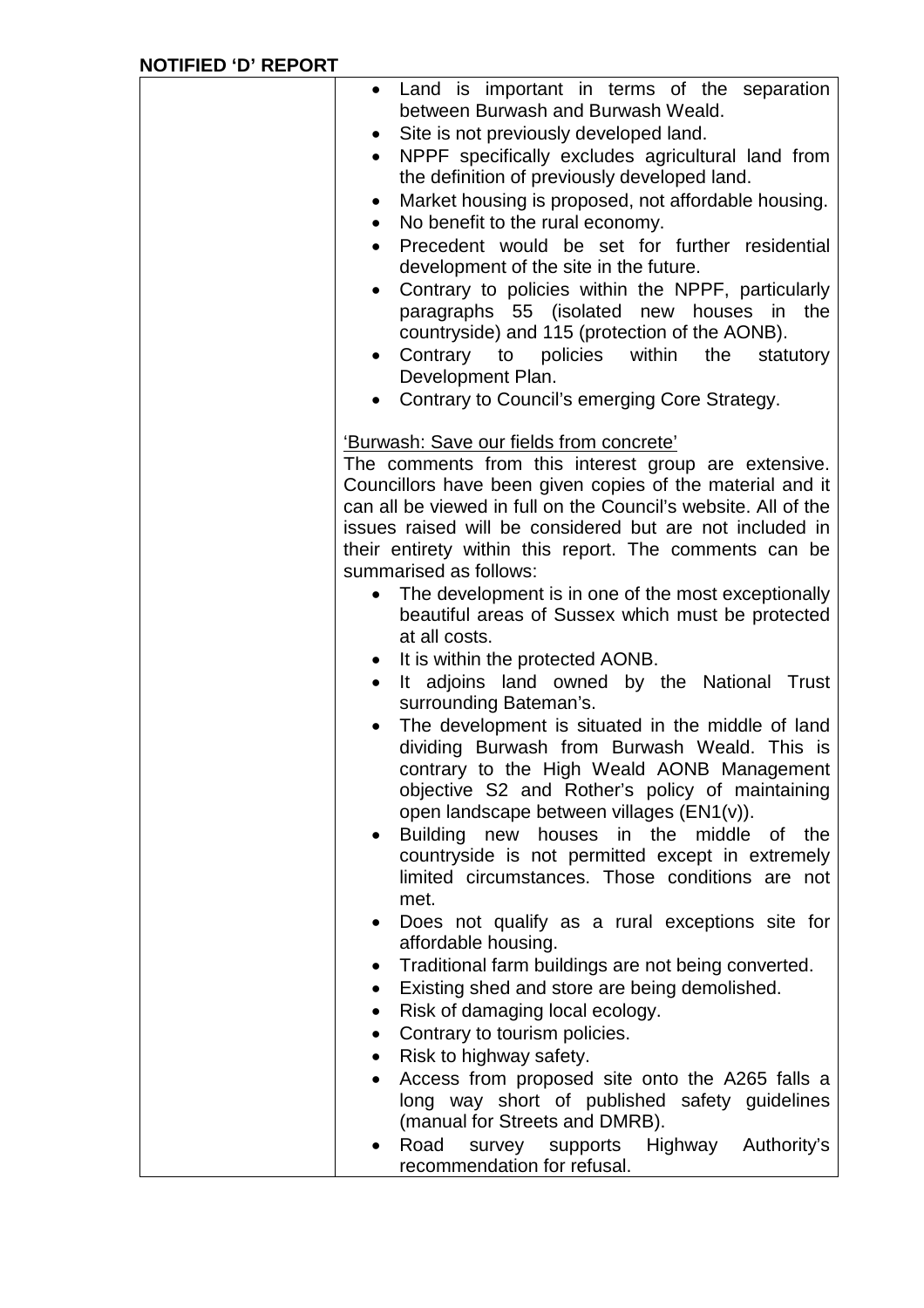| • Ancient hedge would be destroyed, which was<br>almost certainly present in medieval times; a good<br>prospect it was there in Roman times and might<br>have been present in Celtic times.<br>• Adjacent National Trust estate is an internationally<br>important heritage site.<br>Disagree with many aspects of the submitted<br>$\bullet$<br>Design and Access Statement.<br>• Screening opinion produced by the Council is<br>inaccurate and needs to be withdrawn.<br>• The development would be visible to many people<br>from the surrounding landscape.<br>History of the site and past ownership explained.<br>$\bullet$ |
|------------------------------------------------------------------------------------------------------------------------------------------------------------------------------------------------------------------------------------------------------------------------------------------------------------------------------------------------------------------------------------------------------------------------------------------------------------------------------------------------------------------------------------------------------------------------------------------------------------------------------------|
|------------------------------------------------------------------------------------------------------------------------------------------------------------------------------------------------------------------------------------------------------------------------------------------------------------------------------------------------------------------------------------------------------------------------------------------------------------------------------------------------------------------------------------------------------------------------------------------------------------------------------------|

| <b>Comments:</b> | <b>Procedural matters</b><br>The stretch of road that the application site is located<br>along has been referred to within the application as the<br>A265, Coppers Hill and Coopers Hill. For clarification, the<br>road is the A265 and this particular part of it is known as<br>Coopers Hill.                                                                                                                                                                                |
|------------------|---------------------------------------------------------------------------------------------------------------------------------------------------------------------------------------------------------------------------------------------------------------------------------------------------------------------------------------------------------------------------------------------------------------------------------------------------------------------------------|
|                  | The description of the proposed development on the<br>application form is: Proposed replacement of existing<br>dilapidated agricultural buildings with new dwellings. At the<br>request of the local planning authority, in order for the<br>proposal to be more accurately described, the description<br>development<br>amended<br>the<br>was<br>to:<br>Proposed<br>of<br>replacement of existing dilapidated agricultural buildings<br>with 5 dwellings and new access drive. |
|                  | The originally submitted application was not accompanied<br>by a correct ownership certificate and as a consequence<br>the application was invalid. The correct ownership<br>certificate was subsequently submitted with confirmation<br>that notice had been served on the owner of the site<br>regarding the proposed development.                                                                                                                                            |
|                  | Site notices were displayed on the road frontage of the site<br>and outside Ghyll Farm. The notices advertised the<br>application to the public as statutorily required. There is no<br>requirement to notify local residents individually.                                                                                                                                                                                                                                     |
|                  | Due to the size of the application site and location within a<br>sensitive area (AONB) the Council adopted a Screening<br>Opinion for the development under The Town and Country<br>Planning (Environmental Impact Assessment) Regulations<br>2011. It was considered that an environmental statement<br>was not required. The document, which includes the<br>reasoning, is available to view on the Council's website.                                                        |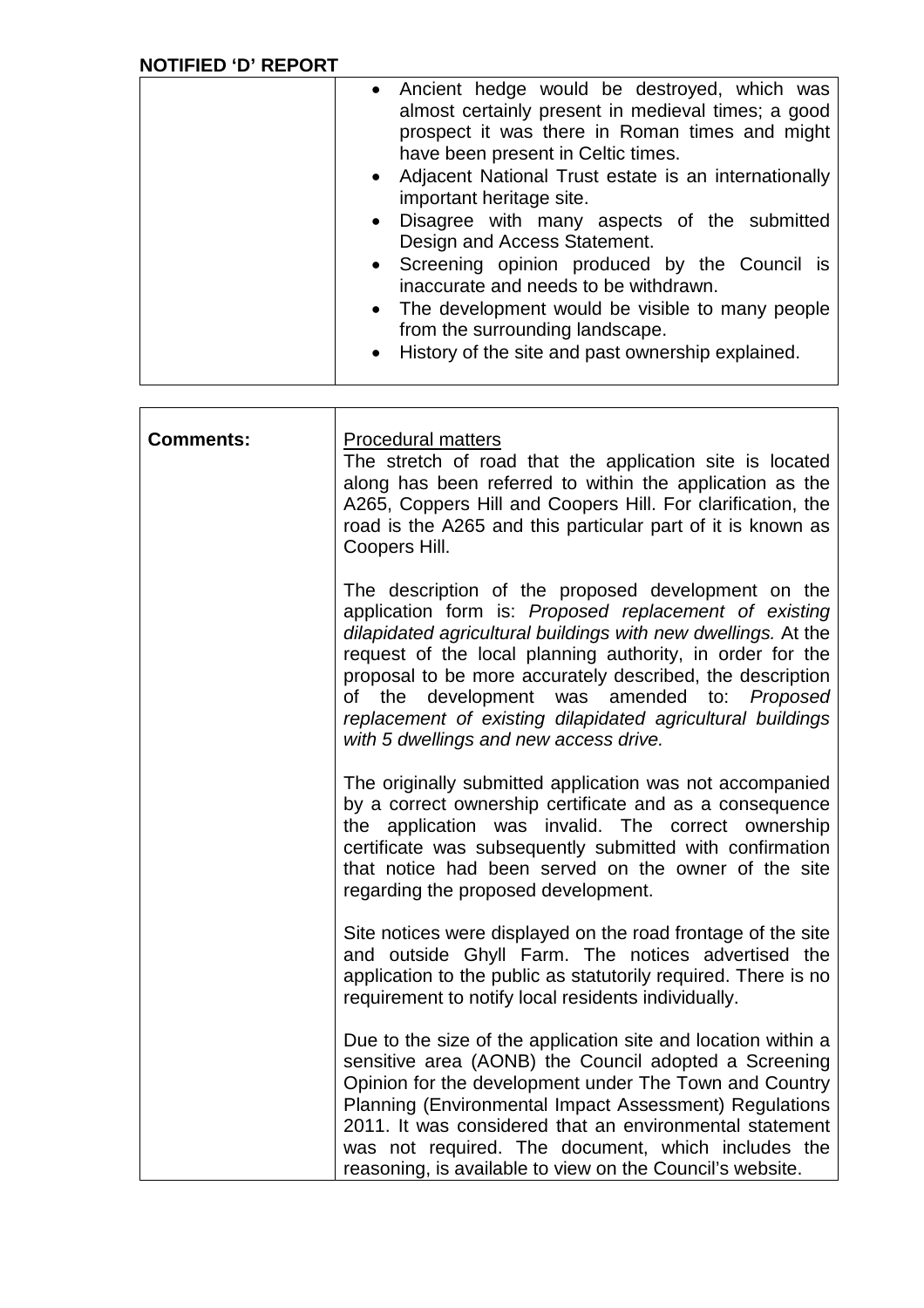| In response to the comments received claiming that the<br>screening opinion is inaccurate and needs withdrawing, it<br>is considered that the issues raised by this development<br>are not significant in the context of the Environmental<br>Impact Assessment Regulations. The proposed removal of<br>the roadside hedge and potential impact on an area of<br>ancient woodland close by are considered to be localised<br>issues and would not necessarily have a wider impact. The<br>potential impacts of the development can be appraised<br>within this report which will include an assessment of the<br>impact of the proposal on the AONB, the adjacent national<br>trust land and a SSSI located around 0.8km away. |
|--------------------------------------------------------------------------------------------------------------------------------------------------------------------------------------------------------------------------------------------------------------------------------------------------------------------------------------------------------------------------------------------------------------------------------------------------------------------------------------------------------------------------------------------------------------------------------------------------------------------------------------------------------------------------------------------------------------------------------|
| <b>Site</b><br>The application site is located to the southeast side of the<br>A265 Coopers Hill between the village of Burwash (1.3km)<br>to the northeast) and the built up area of Burwash Weald<br>(0.6km to the southwest). The site is roughly rectangular in<br>shape and consists of two fields which are understood to<br>have been previously used for agricultural purposes. A tall<br>mature hedge fronts the road.                                                                                                                                                                                                                                                                                                |
| There are two disused buildings on the site. One adjacent<br>to the existing access next to the road and the other<br>further southeast, set back from the road.                                                                                                                                                                                                                                                                                                                                                                                                                                                                                                                                                               |
| The two fields measures 3.14 hectares in area, although<br>the area of land proposed to be developed is less than 0.5<br>hectares.                                                                                                                                                                                                                                                                                                                                                                                                                                                                                                                                                                                             |
| The site lies within open countryside and is within the<br>AONB. There is an area of ancient woodland on the<br>opposite side of the adjoining field to the south (80-90m<br>from the area to be developed) and a SSSI around 0.8km<br>to the south.                                                                                                                                                                                                                                                                                                                                                                                                                                                                           |
| Land owned by the National Trust, which is part of the<br>Bateman's estate, adjoins the site to the east.                                                                                                                                                                                                                                                                                                                                                                                                                                                                                                                                                                                                                      |
| The nearest public footpath is more than 100m away on<br>the opposite side of the road. There is another one around<br>300m to the south.                                                                                                                                                                                                                                                                                                                                                                                                                                                                                                                                                                                      |
| <b>Proposal</b><br>Permission is sought to demolish the two existing buildings<br>and erect five houses set back from the road to be served<br>by a new access drive. The dwellings would be two<br>storeys and be arranged as an 'L' shaped terrace of three<br>and a semi-detached pair. Parking spaces for 10 vehicles<br>and bin and cycle storage are detailed.                                                                                                                                                                                                                                                                                                                                                           |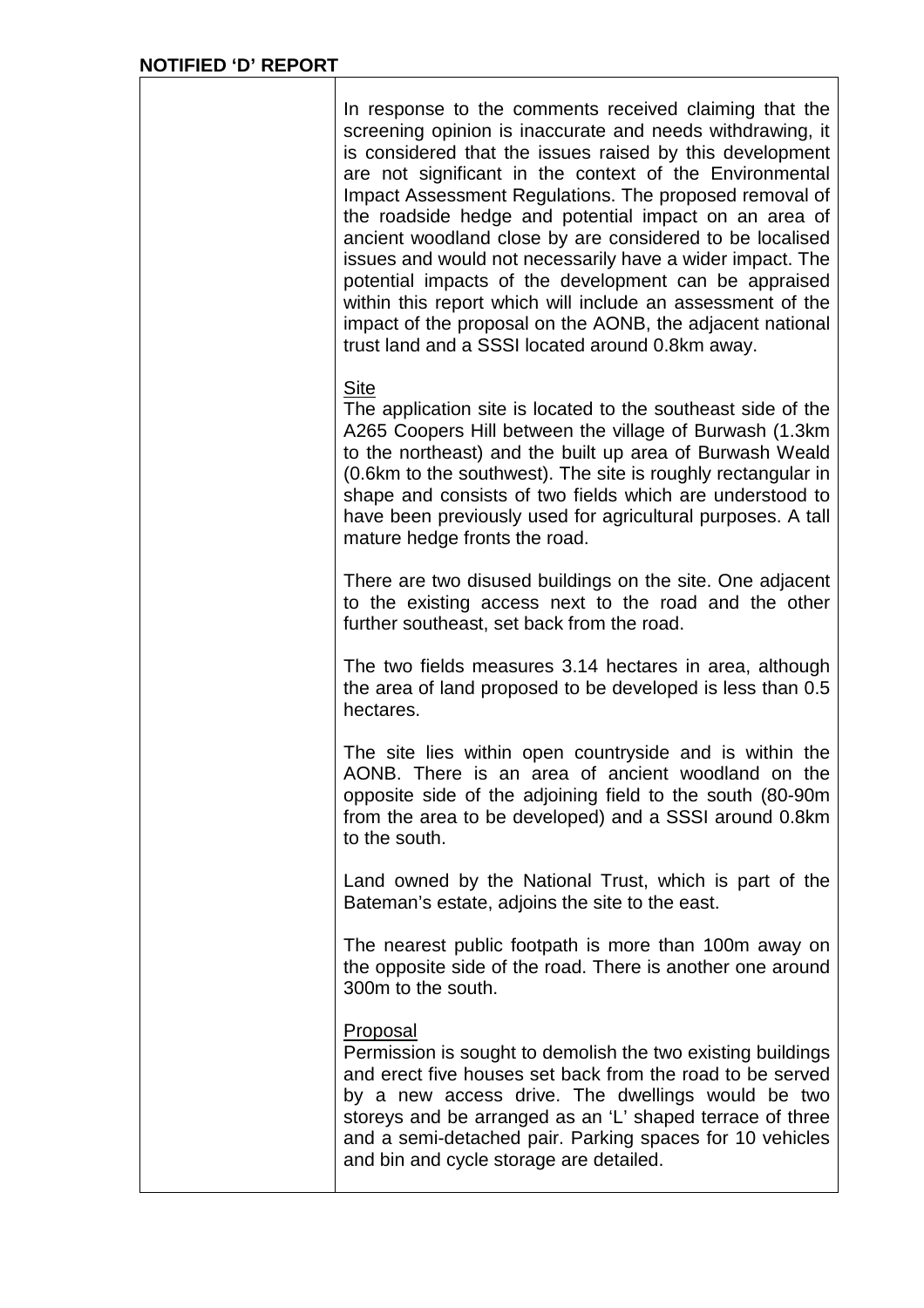| For the avoidance of doubt, market housing is proposed as<br>opposed to affordable housing. Within the application<br>reference is made to affordable housing policies. However,<br>the agent has clarified that the proposal is for market<br>housing but they would be small starter homes aimed at<br>young first time buyers.                                                                                                                                                                                                                                                                                                                                                                                                                             |
|---------------------------------------------------------------------------------------------------------------------------------------------------------------------------------------------------------------------------------------------------------------------------------------------------------------------------------------------------------------------------------------------------------------------------------------------------------------------------------------------------------------------------------------------------------------------------------------------------------------------------------------------------------------------------------------------------------------------------------------------------------------|
| A Design and Access Statement, flood risk assessment,<br>drainage report and speed report accompany the<br>application.                                                                                                                                                                                                                                                                                                                                                                                                                                                                                                                                                                                                                                       |
| Legislation<br>There is a statutory duty upon the local planning authority<br>under the National Parks and Access to the Countryside<br>Act 1949 and the Countryside and Rights of Way Act 2000<br>to take into consideration the nature, character and<br>purpose of designation of the AONB and to ensure that its<br>character and appearance is not harmed.                                                                                                                                                                                                                                                                                                                                                                                               |
| The Wildlife and Countryside Act 1981 and Countryside<br>and Rights of Way Act 2000 protect certain animals, birds,<br>marine life, plants, fauna and habitats.                                                                                                                                                                                                                                                                                                                                                                                                                                                                                                                                                                                               |
| Section 66 of the Planning (Listed Buildings<br>&<br>Conservation Areas) Act 1990 requires the local planning<br>authority to have special regard to the desirability of<br>preserving listed buildings or their setting or any of their<br>features of special architectural or historic interest.                                                                                                                                                                                                                                                                                                                                                                                                                                                           |
| The setting of a heritage asset (including listed buildings)<br>is defined in the National Planning Framework (the<br>Framework) as the surroundings in which a heritage asset<br>is experienced. Its extent is not fixed and may change as<br>the asset and its surroundings evolve.                                                                                                                                                                                                                                                                                                                                                                                                                                                                         |
| Comments have been received relating to the impact upon<br>the grade I listed Bateman's. Whilst it is appreciated that<br>land which forms part of the Bateman's estate adjoins the<br>application site to the east, the listed building Bateman's is<br>around 1.2km from the area to be developed and is<br>separated by a series of seven fields, a small area of<br>woodland and an access track. The application site is not<br>considered to be within the immediate surroundings in<br>which the listed building Bateman's is experienced and<br>therefore the setting of the building would not be affected.<br>Nevertheless, the impact on the National Trust land will be<br>assessed in terms of it being part of the countryside and<br>the AONB. |
| Policy:<br>The Rother District Local Plan (2006) policies have been<br>assessed for compliance with the Framework.<br>The                                                                                                                                                                                                                                                                                                                                                                                                                                                                                                                                                                                                                                     |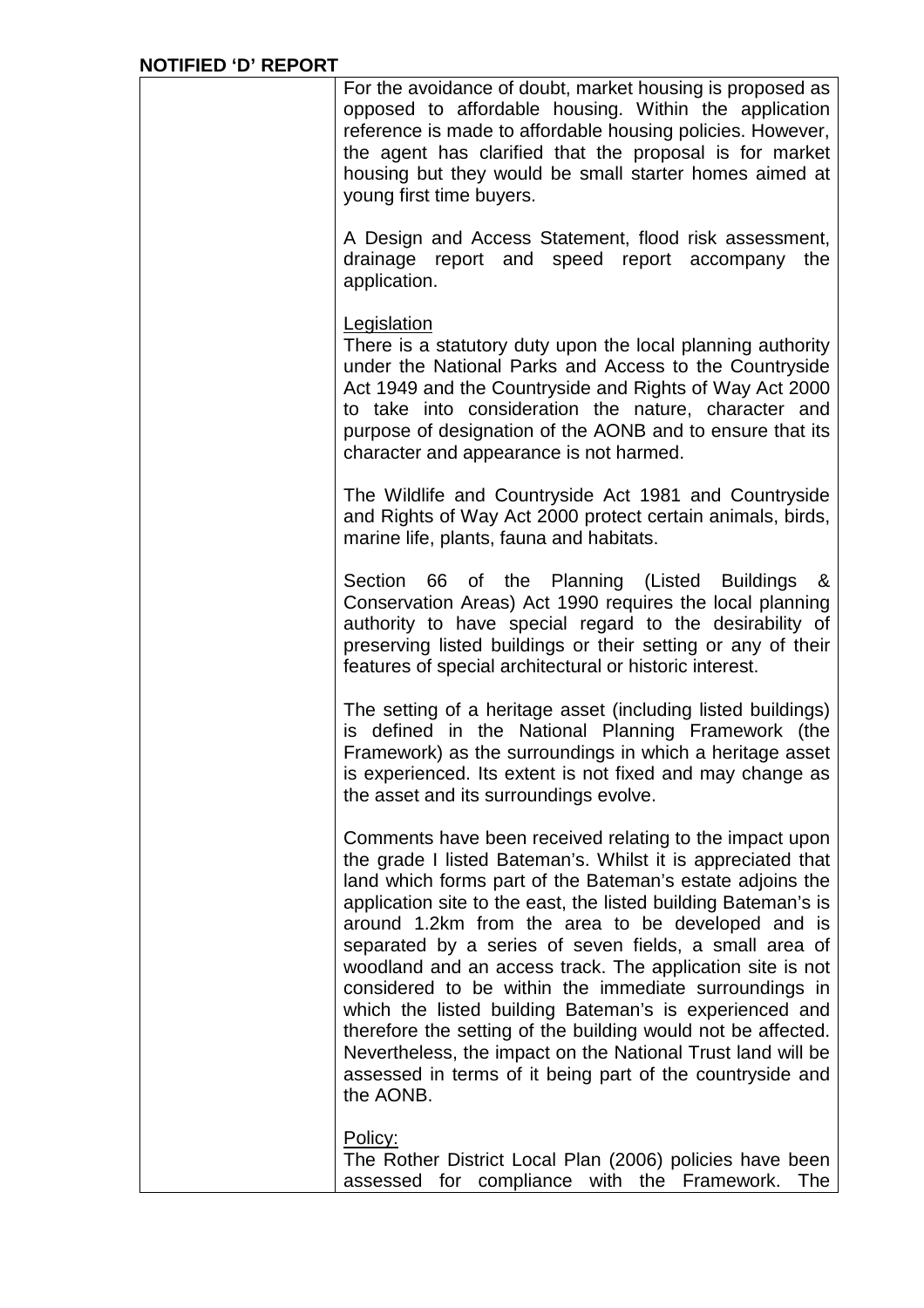| assessment found that virtually all Local Plan (2006)<br>policies are compliant, with the exception of parts of<br>Policies DS6 (iv) and TR3 (ii).                                                                                                                                                                                                                                                                                                                                                                                             |
|------------------------------------------------------------------------------------------------------------------------------------------------------------------------------------------------------------------------------------------------------------------------------------------------------------------------------------------------------------------------------------------------------------------------------------------------------------------------------------------------------------------------------------------------|
| Now that the Rother District Local Plan (2011-28) - Core<br>Strategy (Core Strategy) has been found 'sound' by the<br>Government's appointed Inspector following examination<br>(subject to modifications), it will, upon adoption, supersede<br>many of the Local Plan (2006) policies (set out in Appendix<br>1 of the Core Strategy). Other Local Plan (2006) policies<br>that are not listed in Appendix 1 (subject to the above) can<br>continue to be afforded weight by decision takers<br>(paragraph 215 of Annex 1 to the Framework). |
| The Core Strategy carries considerable weight, having<br>been found 'sound'. The Inspector's Report concluded that<br>the Core Strategy provides an appropriate basis for the<br>planning of the District, providing a<br>number<br>of<br>modifications are made to the plan. It is envisaged that the<br>final version of the Core Strategy will be considered by the<br>Full Council for adoption on 29th September 2014. Upon<br>adoption, it will form part of the development plan for the<br>area.                                       |
| Relevant Local Plan (2006) policies include:<br>DS1, DS2, DS3 and DS4 (development strategy);<br>$\bullet$<br>GD1 (general development considerations);<br>$\bullet$<br>HG4 (housing layout and design);<br>$\bullet$<br>HG10 (dwellings in the countryside);<br>$\bullet$<br>TR2 (promoting sustainable transport); and<br>$\bullet$<br>TR3 (excluding criterion (ii)) (car and cycle parking<br>$\bullet$<br>standards).                                                                                                                     |
| Core Strategy policies relevant to this application include:<br>OSS4 (location of development);<br>• OSS5 (general development considerations);<br>• RA2 (general strategy for the countryside);<br>RA3 (development in the countryside);<br>$\bullet$<br>CO6 (supporting community safety);<br>EN1 (landscape stewardship);<br>$\bullet$ EN3 (design quality);<br>EN5 (biodiversity and green space);<br>$\bullet$<br>• EN7 (flood risk and development);<br>• TR3 (access and new development); and<br>• TR4 (car parking).                  |
| The various provisions of the Framework relating to<br>sustainable development, the protection of the countryside<br>and AONB, good design, new housing, biodiversity,<br>highway safety and flood risk are also necessary<br>considerations.                                                                                                                                                                                                                                                                                                  |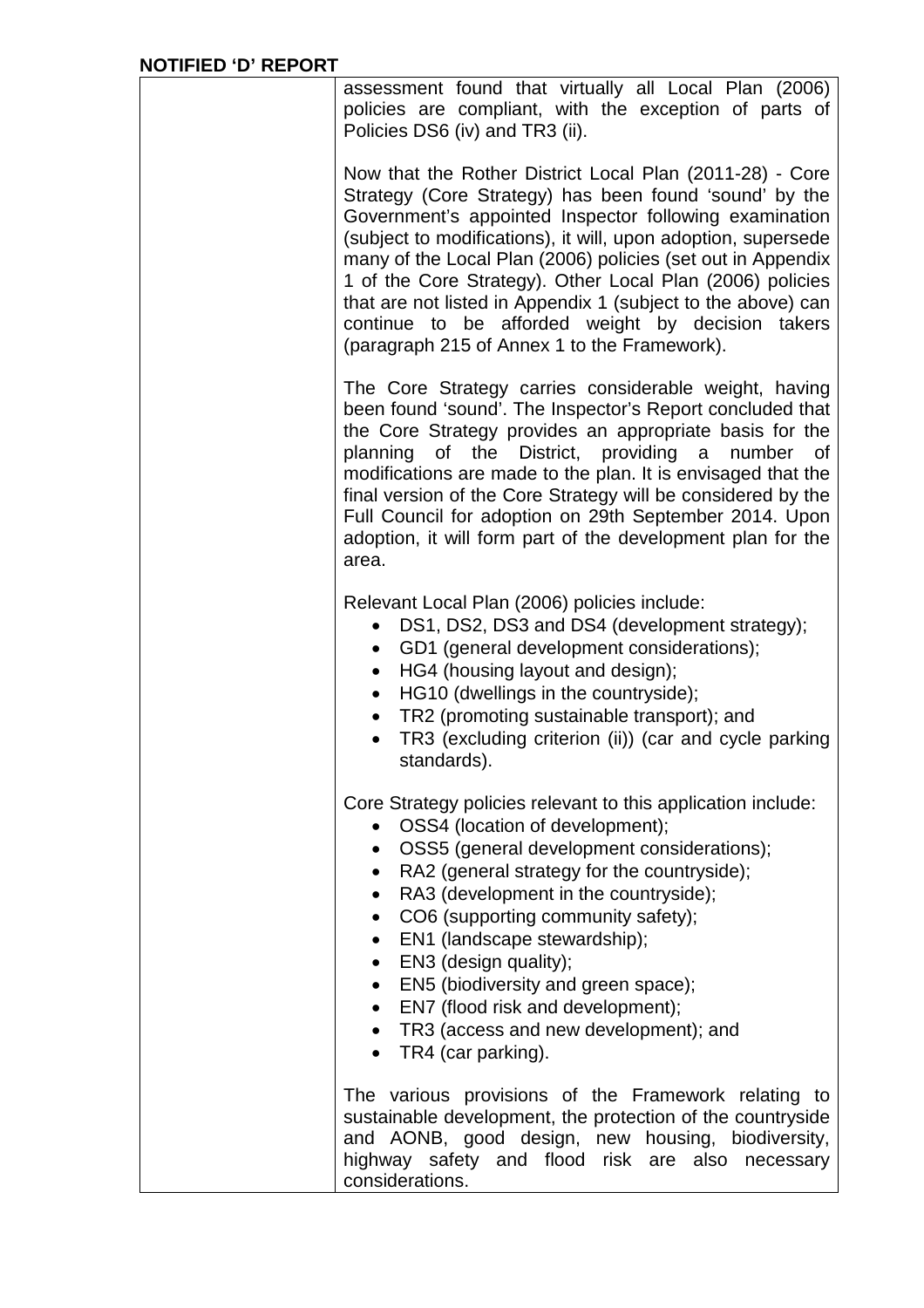Other documents that need to be considered include the High Weald Area of Outstanding Natural Beauty Management Plan 2014-2019 and Natural England standing advice for ancient woodland and veteran trees (issued  $7<sup>th</sup>$  April 2014). Issues • Principle of the proposed scheme and whether it would be a sustainable form of development. Character and appearance, including the AONB. • Highway safety. • Biodiversity. • Flood risk and drainage. Principle of the development At the heart of the Framework is a presumption in favour of sustainable development, which should be seen as a golden thread running through both plan-making and decision-taking (paragraph 14). Paragraph 55 of the Framework states that in order to promote sustainable development in rural areas, housing should be located where it will enhance or maintain the vitality of rural communities. It also provides that local planning authorities should avoid new isolated homes in the countryside unless there are special circumstances. Policies DS1, DS2, DS3, DS4 and OSS4 direct the majority of development towards the main built-up confines of towns and villages and generally restrict development in the countryside. Policy TR3 of the Core Strategy provides that new development should minimize the need to travel and support good access to employment, services and community facilities. The site is located outside of a recognised development boundary but more importantly is within open countryside and separated from any village or built up area and local services by a significant distance. There are no footpaths or public transport links and therefore the development would be private vehicle dependent. Given the remote and isolated location, the application site is not suitable for new housing and the proposal would not represent a sustainable form of development which would be directly in conflict with the underlying sustainable development intentions of the Framework and the policies of the Local Plan (2006) and Core Strategy. As a matter of principle the development is not acceptable.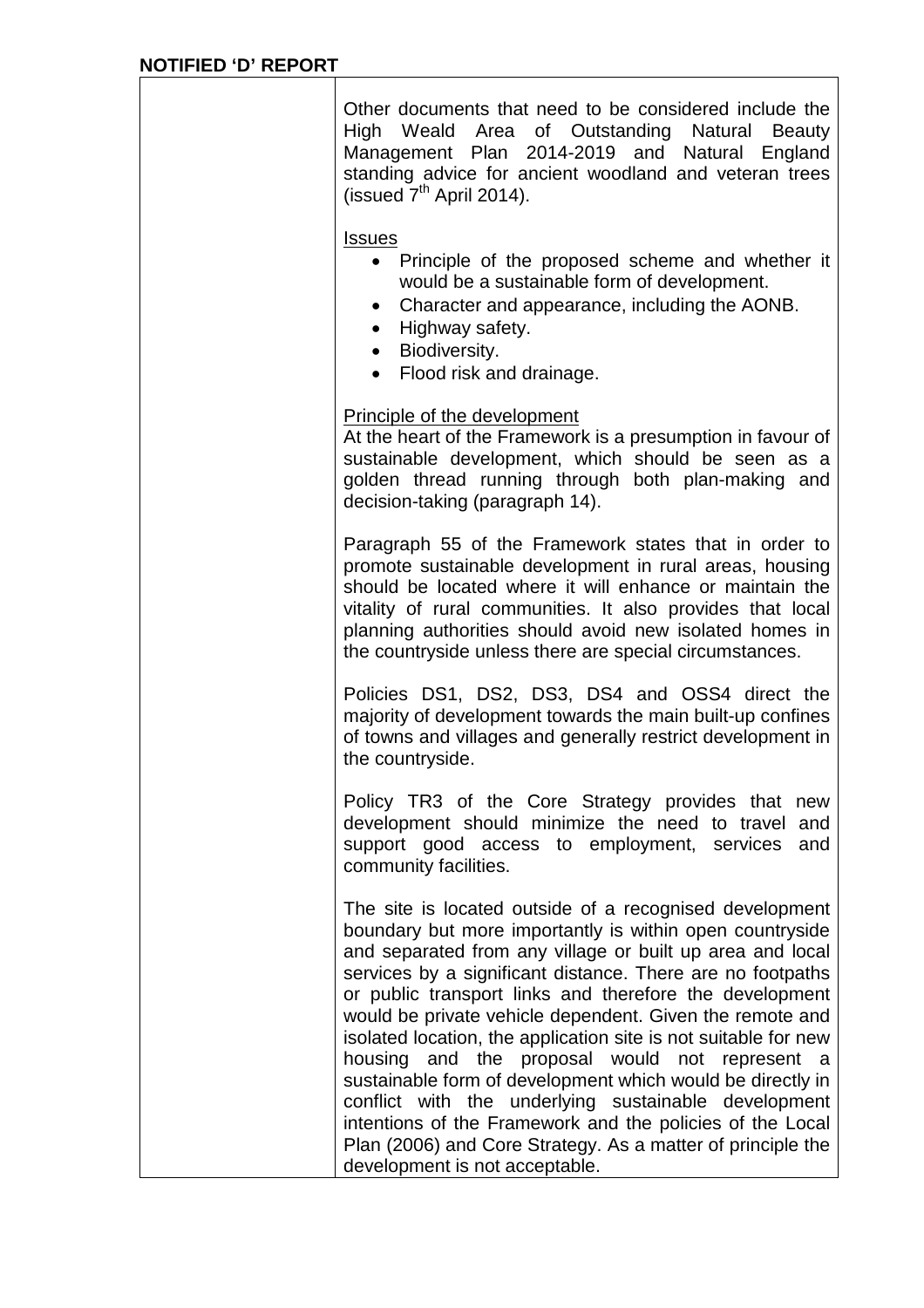$\mathbf l$ 

| It is also worth noting that as part of the Council's Strategic<br>Housing Land Availability Assessment (SHLAA) dated<br>June 2013, a number of sites in and around Burwash,<br>Burwash Weald and Burwash Common were considered.<br>The site in question was not considered as part of that<br>process. A number of other more suitable and sustainable<br>sites have been identified within the village to fulfil the<br>strategic housing objective for Burwash and therefore the<br>site in question would not be suitable for residential<br>development.                                                   |  |
|------------------------------------------------------------------------------------------------------------------------------------------------------------------------------------------------------------------------------------------------------------------------------------------------------------------------------------------------------------------------------------------------------------------------------------------------------------------------------------------------------------------------------------------------------------------------------------------------------------------|--|
| <b>Character and appearance</b><br>The application site and its surroundings are characterised<br>by highly attractive rolling countryside, which is part of the<br>AONB, consisting of relatively small, irregularly shaped<br>fields bounded by and forming a mosaic with hedgerows<br>and small woodlands, and typically used for livestock<br>grazing; small holdings; and a non-dominant agriculture.<br>The site is also considered to be a tranguil and remote<br>area with dark night sky.                                                                                                               |  |
| The primary purpose of AONB designation is to conserve<br>and enhance natural beauty. In pursuing the primary<br>purpose of designation, account should be taken of the<br>needs of agriculture, forestry, other rural industries and of<br>the economic and social needs of local communities.<br>Particular regard should be paid to promoting sustainable<br>forms of social and economic development that in<br>themselves conserve and enhance the environment.<br>Natural beauty includes considerations such as wildlife,<br>geological features and cultural heritage but is not<br>restricted by them.  |  |
| The rationale behind objective S2 of the the High Weald<br>Area of Outstanding Natural Beauty Management Plan<br>2014-2019 is to protect the distinctive character of towns,<br>villages, hamlets and farmsteads and to maintain the<br>hinterlands and other relationships (including separation)<br>between such settlements that contribute to local identity.<br>Objective FH2 seeks to<br>maintain fields<br>and field<br>boundaries that form a part of the habitat mosaic of the<br>High Weald; and to maintain this key component of what is<br>a rare UK survival of an essentially medieval landscape. |  |
| Paragraph 115 of the Framework requires great weight to<br>be afforded to conserving the landscape and scenic<br>beauty of AONBs, which have the highest status of<br>protection in relation to landscape and scenic beauty.<br>Paragraph 14 provides that where specific policies in the<br>Framework, including AONB policies,<br>indicate<br>that<br>development should be restricted then the presumption of                                                                                                                                                                                                 |  |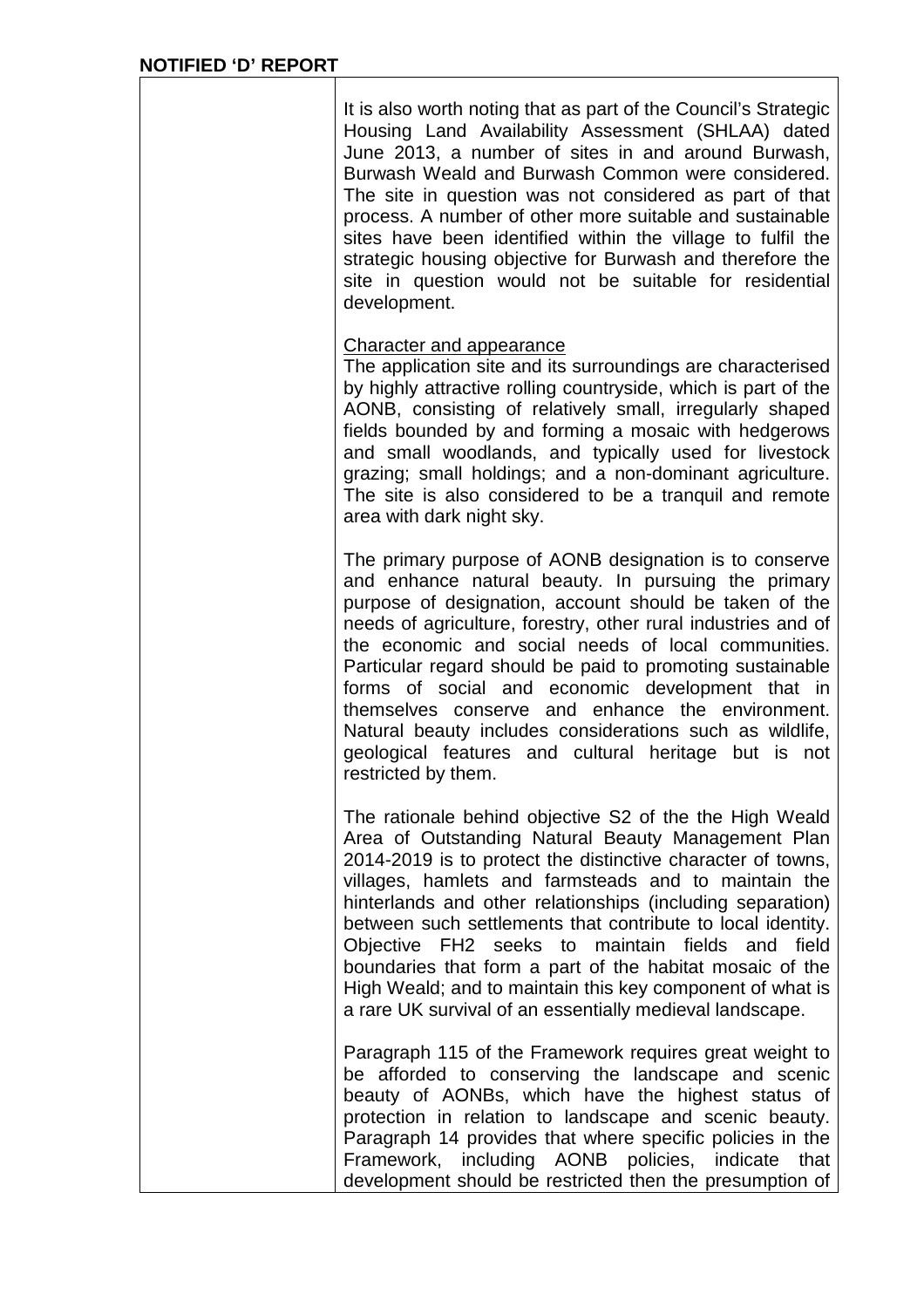| granting permission should not apply. Paragraph 111 of<br>the Framework specifically excludes agricultural and<br>forestry land from the definition of previously developed<br>land.                                                                                                                                                                                                                                                                                                                                                                                                     |
|------------------------------------------------------------------------------------------------------------------------------------------------------------------------------------------------------------------------------------------------------------------------------------------------------------------------------------------------------------------------------------------------------------------------------------------------------------------------------------------------------------------------------------------------------------------------------------------|
| The provision of a residential development within the field<br>and removal of the roadside hedge would disrupt the<br>ancient field and settlement pattern of this part of the<br>AONB, would have an urbanising impact on the rural<br>surroundings and would spoil the tranquility of the area. In<br>addition, the likely introduction of street and external<br>domestic lighting into this remote field would disrupt the<br>dark night sky. Consequently, the proposed development<br>would cause substantial harm to the landscape and scenic<br>beauty of this part of the AONB. |
| <b>Highway safety</b><br>The application site is next to a section of the A265 which<br>has a 60mph speed limit. It has been noted from the<br>submitted speed survey that a significant number of<br>vehicles travel at speeds above 60mph and often in<br>excess of 70mph. These higher speeds occur throughout<br>the day.                                                                                                                                                                                                                                                            |
| The Highway Authority has commented that because of<br>the high speeds and lack of existing accesses, this stretch<br>of the road is likely to be used for overtaking, therefore<br>increasing the risk to highway safety.                                                                                                                                                                                                                                                                                                                                                               |
| Due to the fast nature of this part of the A265, the Highway<br>Authority require 2.4m x 215m splays to be provided and<br>would not relax this due to the risk to highway safety.<br>Visibility splays at the access onto the A265 of only 150m<br>are proposed. This is considered to be substandard<br>visibility, and as a result, existing hazards would be<br>increased by the additional slowing, stopping and turning<br>of vehicles which would be created. This would be<br>detrimental to highway safety.                                                                     |
| The East Sussex County Council Car Ownership Parking<br>Demand Tool calculates that 12 parking spaces are<br>required for the development. Whilst only 10 are proposed,<br>there appears to be adequate room within the application<br>site for an additional two spaces to be provided. In the<br>event that planning permission was granted, a condition<br>could be attached to secure these extra spaces.                                                                                                                                                                            |
| <b>Biodiversity</b><br>Paragraph 118 of the Framework states that planning<br>permission should be refused for development resulting in<br>the loss or deterioration of irreplaceable habitats, including<br>ancient woodland and the loss of aged or veteran trees                                                                                                                                                                                                                                                                                                                      |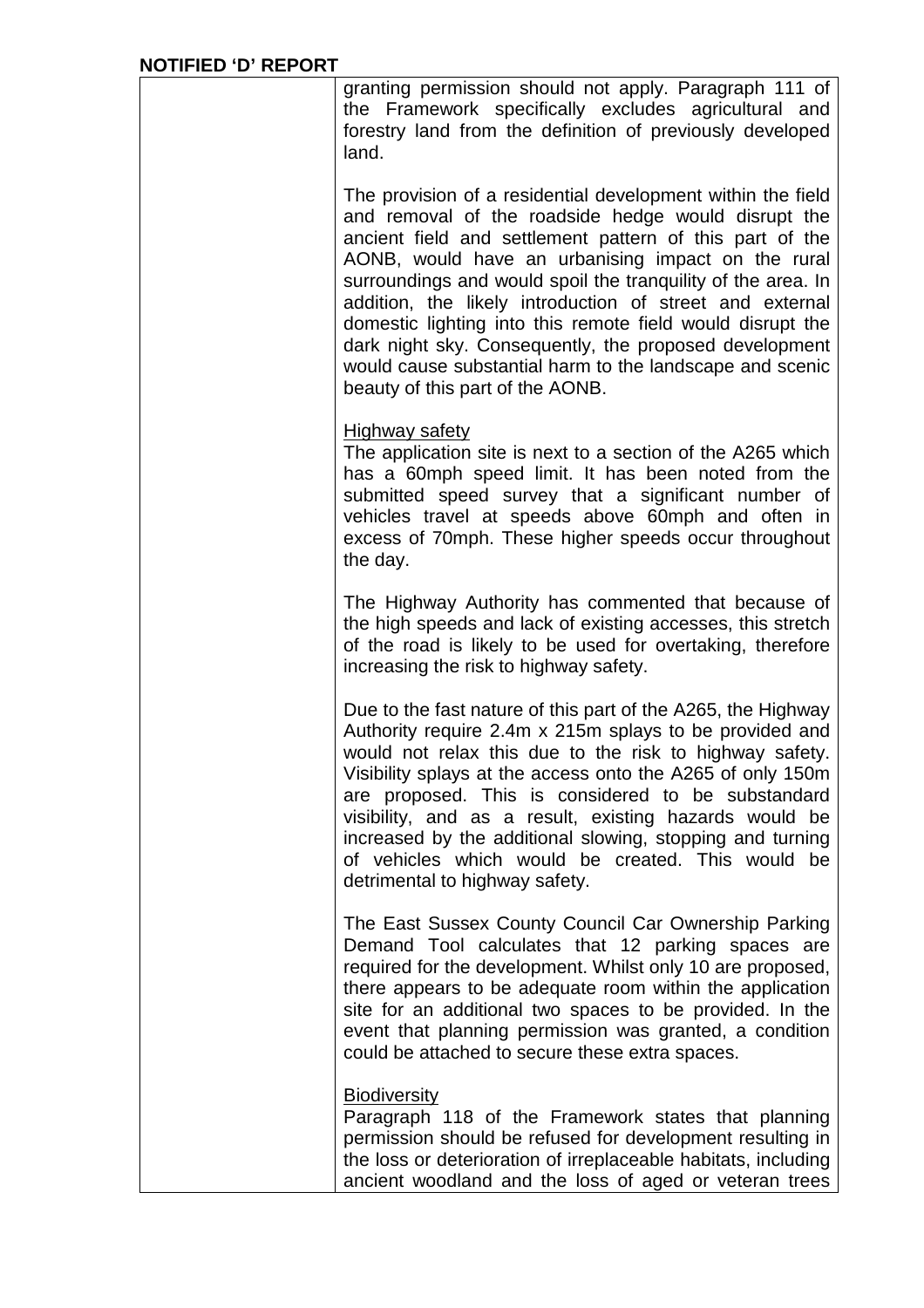| found outside ancient woodland, unless the need for, and<br>benefits of, the development in that location clearly<br>outweigh the loss. This is supported by Core Strategy<br>policy EN5(viii). Policy EN5(ix) requires developers to<br>integrate biodiversity into development schemes<br>by<br>avoiding<br>adverse<br>impacts<br>from development<br>on<br>biodiversity or habitat, or where wholly unavoidable,<br>provide appropriate mitigation against or compensation for<br>any losses. In any event, developers will also be expected<br>to consider and promote opportunities for the creation<br>and/or restoration of habitats appropriate to local context. |
|---------------------------------------------------------------------------------------------------------------------------------------------------------------------------------------------------------------------------------------------------------------------------------------------------------------------------------------------------------------------------------------------------------------------------------------------------------------------------------------------------------------------------------------------------------------------------------------------------------------------------------------------------------------------------|
| Having considered the Natural England standing advice for<br>ancient woodland and veteran trees (issued 7 <sup>th April</sup> 2014)<br>the separation of 80-90m between the area to be<br>developed and the nearest area of ancient woodland is<br>considered sufficient for no direct harm to the ancient<br>woodland occurring. In the event that planning permission<br>was granted, conditions could be imposed relating to<br>drainage and lighting.                                                                                                                                                                                                                 |
| The Willingford Meadows Site SSSI is around 0.8km to the<br>south of the site. Using the Natural England Impact Risk<br>Zone GIS dataset for SSSIs, there is no duty to consult<br>Natural England on the type and size of development<br>proposed when a proposed development is this far away.<br>Given the separation, the risk posed to the SSSI is<br>considered to be low.                                                                                                                                                                                                                                                                                          |
| The roadside hedge is likely to be many hundreds of years<br>old. It is proposed to be removed as part of the<br>development in order to achieve improved visibility splays.<br>This aspect of the scheme would result in the loss of a<br>habitat of ecological interest and, in the event that planning<br>permission was granted, a condition could not secure<br>satisfactory mitigation as the hedge would be lost.                                                                                                                                                                                                                                                  |
| No ecological report accompanies the application. The<br>screening opinion acknowledges the potential for protected<br>species to be affected by the proposed development.<br>However, the view taken was that mitigation is likely to be<br>achievable to prevent a significant impact. In the event that<br>planning permission is granted mitigation work could be<br>secured via condition in order to safeguard any ecological<br>features (excluding the roadside hedge) or protected<br>species.                                                                                                                                                                   |
| <b>Flood risk and drainage</b><br>The accompanying flood risk assessment explains that the<br>site is located within flood zone 1 which is low risk (fluvial<br>flooding). No other risks were identified that could<br>adversely affect the site. The proposed development                                                                                                                                                                                                                                                                                                                                                                                               |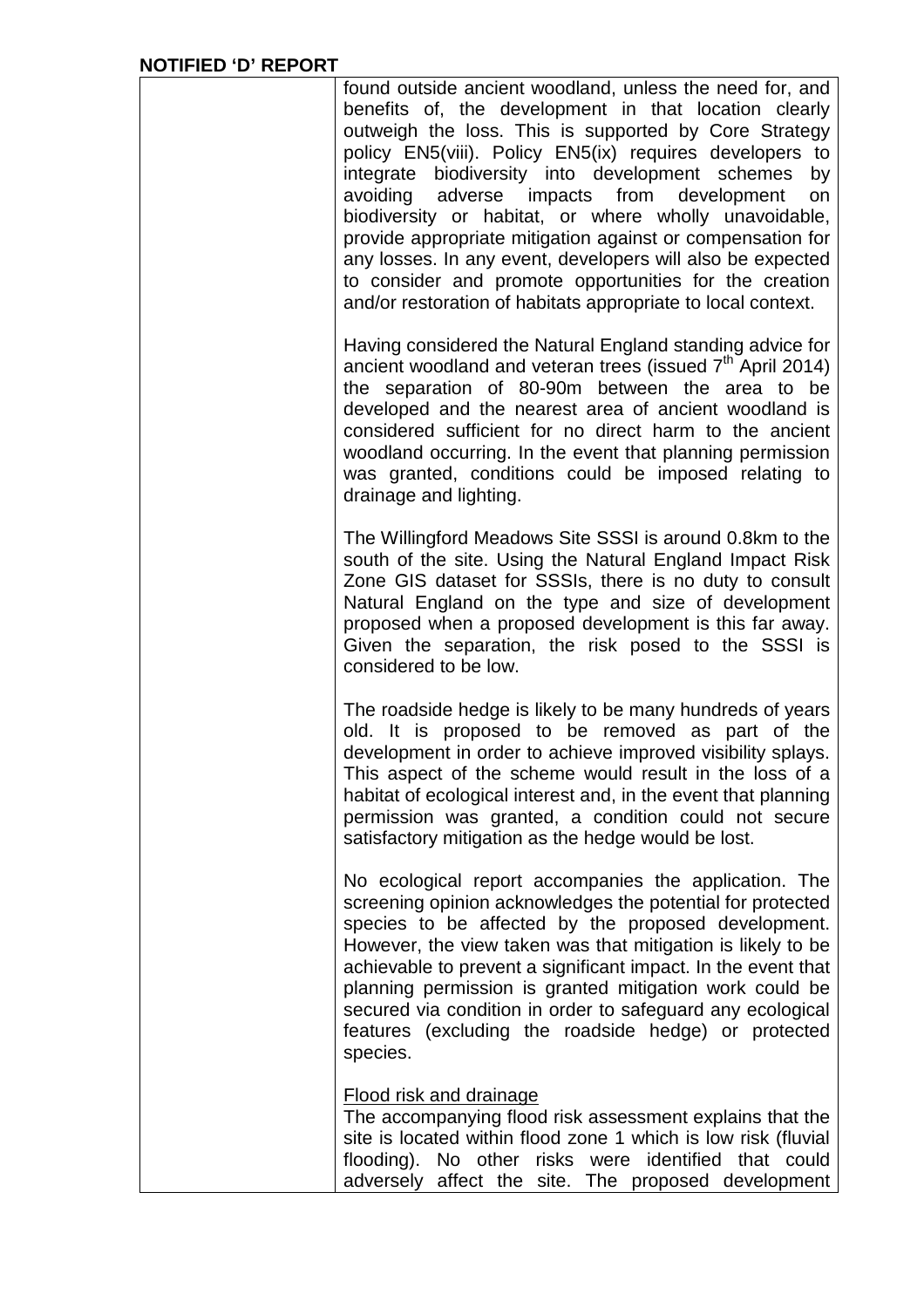| <b>NOTIFIED 'D' REPORT</b> |                                                                                                                                                                                                                                                                                       |
|----------------------------|---------------------------------------------------------------------------------------------------------------------------------------------------------------------------------------------------------------------------------------------------------------------------------------|
|                            | would increase the risk of flooding. However, mitigation<br>would be provided in the form of a Sustainable Urban<br>Drainage System (SuDS).                                                                                                                                           |
|                            | No objection to flood risk has been raised by the<br>Environment Agency. Drainage could be satisfactorily<br>managed by condition.                                                                                                                                                    |
|                            | Conclusion<br>The provision of five new dwellings in the middle of the<br>countryside would not represent a sustainable form of<br>development and is therefore unacceptable as a matter of<br>principle.                                                                             |
|                            | In addition, the development would cause substantial harm<br>to the landscape and scenic beauty of the AONB, would<br>cause a danger to highway safety and would result in the<br>loss of the historic road side hedge which is considered to<br>be a habitat of ecological interest. |
|                            | The proposed development would conflict with policies<br>contained within the Local Plan (2006) and Local Plan -<br>Core Strategy, together with the various provisions of the<br>Framework and hence, for the reasons explained, the<br>application cannot be supported.             |

### **INTENDED DECISION: REFUSE (FULL PLANNING)**

- 1. The site is located outside of a recognised development boundary but more importantly is within open countryside and separated from any village or built up area and local services by a significant distance. There are no footpaths or public transport links and therefore the development would be private vehicle dependent. Given the remote and isolated location, the application site is not suitable for new housing and the proposal would not represent a sustainable form of development which would be directly in conflict with the underlying sustainable development intentions of local and national planning policy. As a matter of principle the proposed development is unacceptable and contrary to saved policies DS1(i, ii, iv, v & xii), DS2(i & iv), DS3, DS4, GD1(iv), HG4(ii), HG10 and TR2 of the adopted Rother District Local Plan (2006), policies OSS4(i, ii & vii), OSS5(iii), RA3(iii) and TR3 of the emerging Rother District Council Local Plan – Core Strategy and paragraphs 6, 7, 9, 14, 17 and 55 of the National Planning Policy Framework.
- 2. The provision of a residential development within the field and the removal of the roadside hedge would disrupt the ancient field and settlement pattern of this part of the High Weald Area of Outstanding Natural Beauty, would have an urbanising impact on the rural surroundings and would spoil the tranquility of the area. In addition, the likely introduction of street and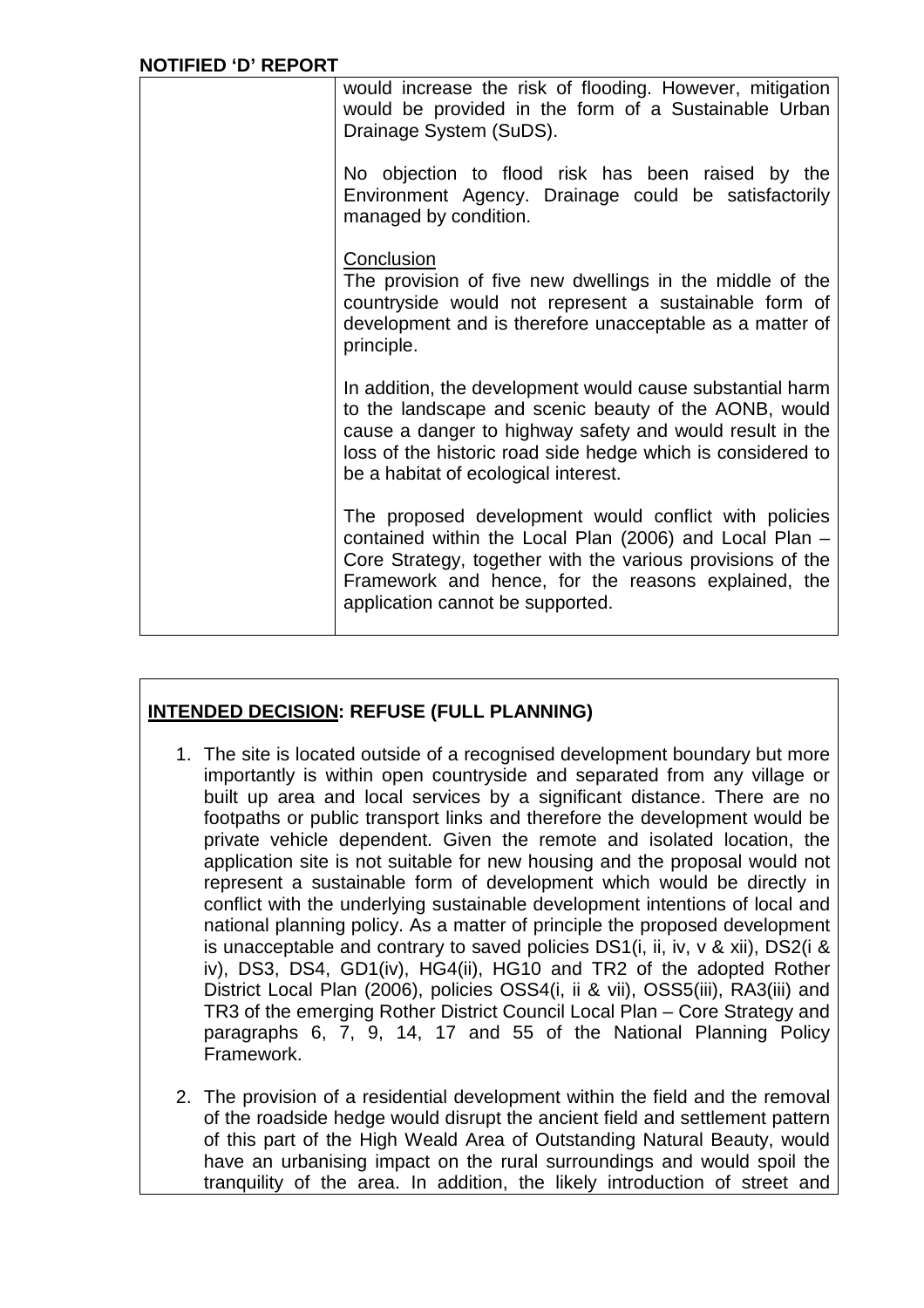external domestic lighting into this remote field would disrupt the dark night sky. Consequently, the proposed development would cause substantial harm to the landscape and scenic beauty of this part of the High Weald Area of Outstanding Natural Beauty contrary to saved policies DS1(vi & ix), GD1(iv, v & vi) and HG10 of the Rother District Local Plan (2006), policies OSS4(vi), OSS5(iii), RA2(viii), RA3(iii & v) and EN1(i, v, vii & viii) of the emerging Rother District Council Local Plan – Core Strategy, paragraphs 17 and 115 of the National Planning Policy Framework and objectives S2 and FH2 of the the High Weald Area of Outstanding Natural Beauty Management Plan 2014-2019.

- 3. The stretch of A265 adjacent to the application site has a speed limit of 60mph, although the speed survey accompanying the application indicates a substantial number of vehicles travel in excess of 60mph. The proposed visibility splays of 150m onto the A265 are inadequate for this fast section of road, and as a result, existing hazards would be increased by the additional slowing, stopping and turning of vehicles which would be created. This would be detrimental to highway safety and contrary to saved policy GD1(iii) of the adopted Rother District Local Plan (2006) and policy CO6(ii) of the emerging Rother District Council Local Plan – Core Strategy.
- 4. The roadside hedge is likely to be many hundreds of years old. It is proposed to be removed as part of the development in order to achieve improved visibility splays. This aspect of the scheme would result in the loss of a habitat of ecological interest contrary to saved policy GD1(vii) of the adopted Rother District Local Plan (2006), policies RA2(viii) and EN5(i, viii & ix) of the emerging Rother District Council Local Plan – Core Strategy and paragraphs 109 and 118 of the National Planning Policy Framework

### **Note**

This decision notice relates to the following set of plans: Drawing no. 242/Study/01 dated January 2014; Drawing no. 001 dated July 2013; Drawing no. 002 dated July 2013; Drawing no. 003 dated July 2013; and Drawing no. 004B dated March 2014.

### **NATIONAL PLANNING POLICY FRAMEWORK:**

In accordance with Article 31 Town and Country Planning (Development Management Procedure) Order 2010 (as amended), the Local Planning Authority has acted positively and proactively in determining this application by identifying matters of concern with the proposal and discussing those with the Agent. However, the issues are so fundamental to the proposal that it has not been possible to negotiate a satisfactory way forward and due to the harm which has been clearly identified within the reasons for the refusal, approval has not been possible.